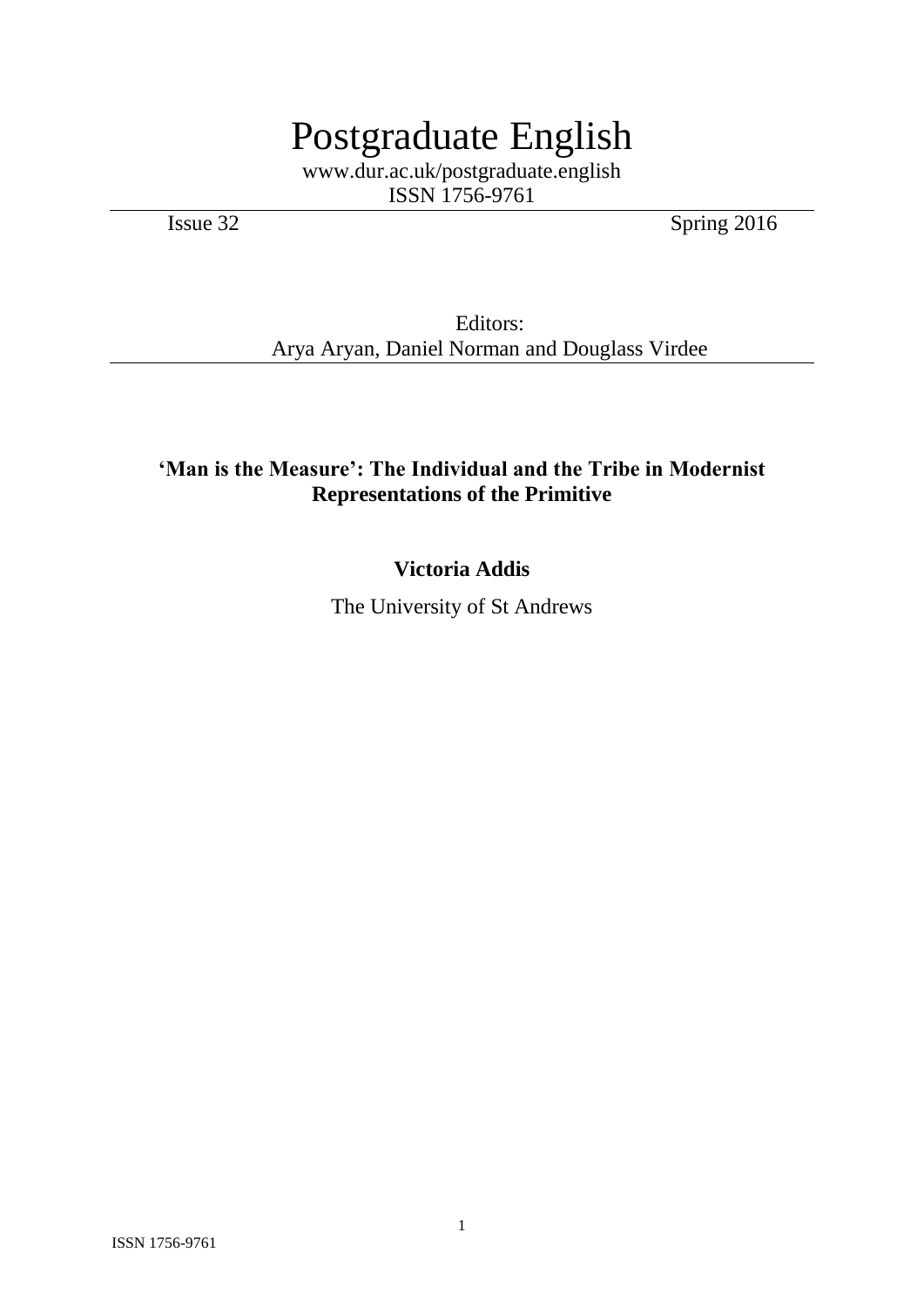# **'Man is the Measure': The Individual and the Tribe in Modernist Representations of the Primitive**

### **Victoria Addis**

The University of St Andrews

### Postgraduate English, Issue 32, Spring 2016

The relationship between the individual and the tribe in modernist works is a useful lens through which to explore contemporary attitudes towards modernity, and more specifically, towards the fate of the individual in an increasingly mechanised society. Following the popular success of ethnographic and anthropological studies such as James George Frazer's *The Golden Bough* (1890) and Sigmund Freud's *Totem and Taboo* (1913), the modernist era saw a surge of interest in so-called 'primitive' cultures, and representations emerged across the arts framing these cultures both as an idealised antidote to modernity, and as a means through which to reflect its undesirable aspects. In the visual arts, the modernist Primitivism seen in the work of painters like Paul Gaugin and Pablo Picasso, celebrated the perceived simplicity and purity of 'primitive' life as an antidote to the decadence and over-civilisation of modernity. <sup>1</sup> Yet following on from *fin de siècle* preoccupations with regression and degeneration, modernist representations of the primitive were also formed in relation to contemporary fears of primitive cultures as backward, savage and uncivilised. <sup>2</sup> The contradictions within Western responses to the primitive at this time are inherent in the 'antimodern' strand of modernist works, which can vacillate in attitude between both the idealised and the fearful within an individual work. Through a close examination of two distinct works, E.M. Forster's 'The Machine Stops' (1909) and Stravinsky/Nijinsky's ballet *The Rite of Spring* (1913), these contradictory attitudes towards the primitive can be made explicit.

<sup>1</sup> Gillian Perry, 'Primitivism and the Modern', *Primitivism, Cubism, Abstraction: The Early Twentieth Century*. Eds. Charles Harrison, Francis Frascina, and Gill Perry. London: Yale University Press, 1993. p. 5-6. 2 James F. Knapp, 'Primitivism and the Modern', *Boundary 2*. Vol.15 No. 1 (1987): p. 366.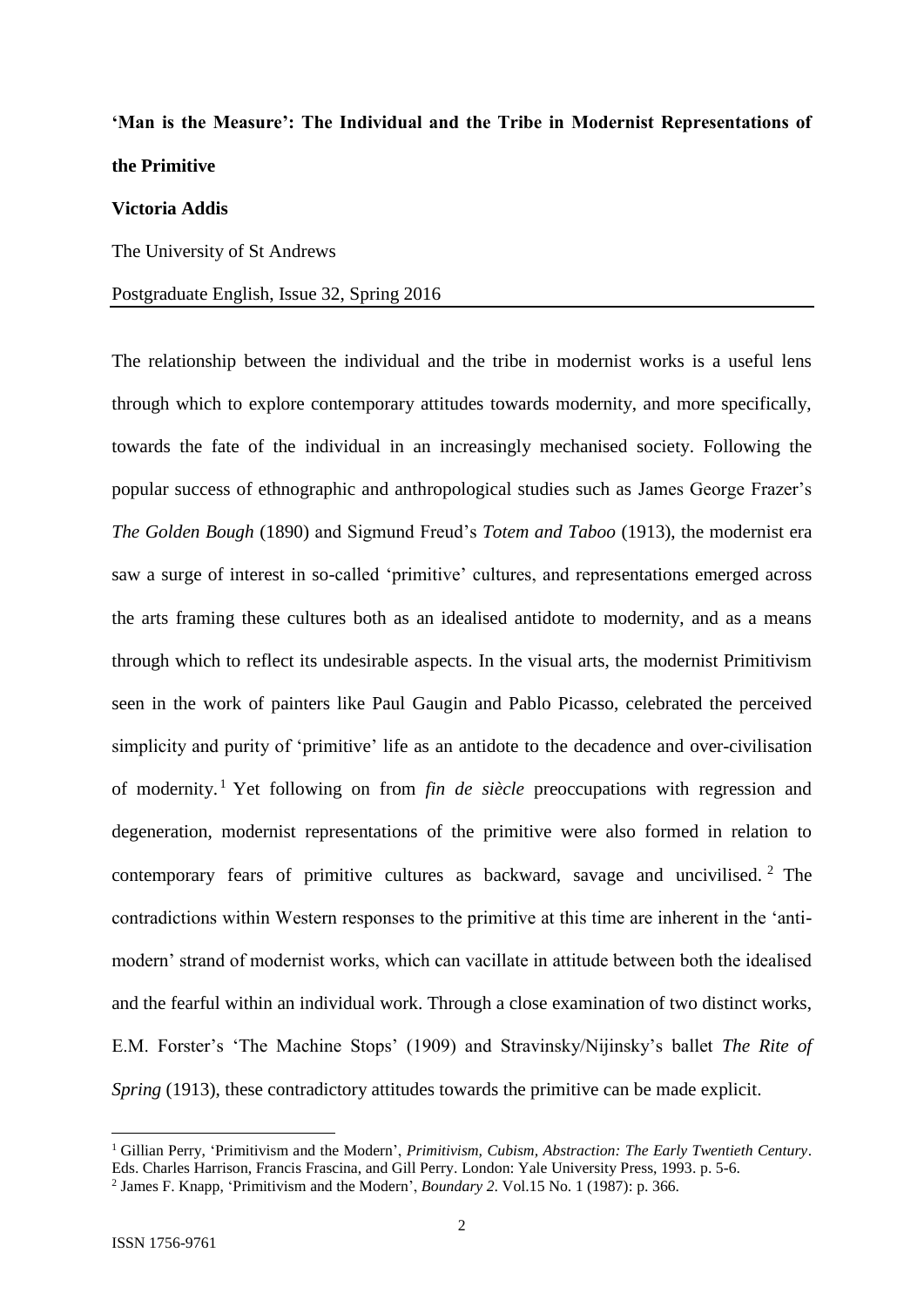E.M. Forster is a well-known proponent of a philosophical individualism, both in his creative works and in his essay writing.<sup>3</sup> His science fiction short story 'The Machine Stops', balances an idealised naturalism with a futuristic tribal society that provides a dystopic vision of subdued individuality. This coexistence of the idealised and the feared primitive is also apparent in the Stravinsky/Nijinsky ballet *The Rite of Spring* (1913). Ostensibly a work of modernist Primitivism, this ballet celebrates the vitality of ancient tribal existence, while also displaying a less obvious but no less palpable unease in the dynamics between individual and tribe. In their discomfort surrounding the tribe as a homogenised, impersonal identity, these early modernist representations build on certain Victorian narratives of modernity, which used the crowd as a symbol for a class-related fear of the masses. <sup>4</sup> While for the Victorians, the crowd remained at a distance, outside the self, the early modernist 'anti-modern' takes this idea a step further, threatening to subsume the individual into the tribal identity. Although Forster writes from the heart of the historic English countryside and Stravinsky from the backdrop of rural Russia, their works share concerns about the project of modernity, its impact on traditional ways of life, and the implications it has for the individual within society. Yet in spite of the 'anti-modern' message of Forster's and Stravinsky's works, their uses of the primitive do not speak simply to a desire to return to a romanticised pre-modern age, but also provide a counter-argument to modernity in the links drawn between excessive modernity, industrialisation, dangerous collectivism, and the perceived savagery and homogeneity of primitive cultures.

'The Machine Stops' is a work of science fiction. Yet the technologically advanced society described in the story reflects the primitive in a number of ways, notably through its social structures, the totemic and ritualistic elements in the worship of the 'book' and the 'cult of the Machine', and as will be explored here, through the narrative exploitation of

<sup>3</sup> C.B. Cox, *The Free Spirit*, London: Oxford University Press, 1963.

<sup>4</sup> Michael Tratner, *Modernism and Mass Politics: Joyce, Woolf, Eliot, Yeats*. Stanford: Stanford University Press, 1995. p. 3.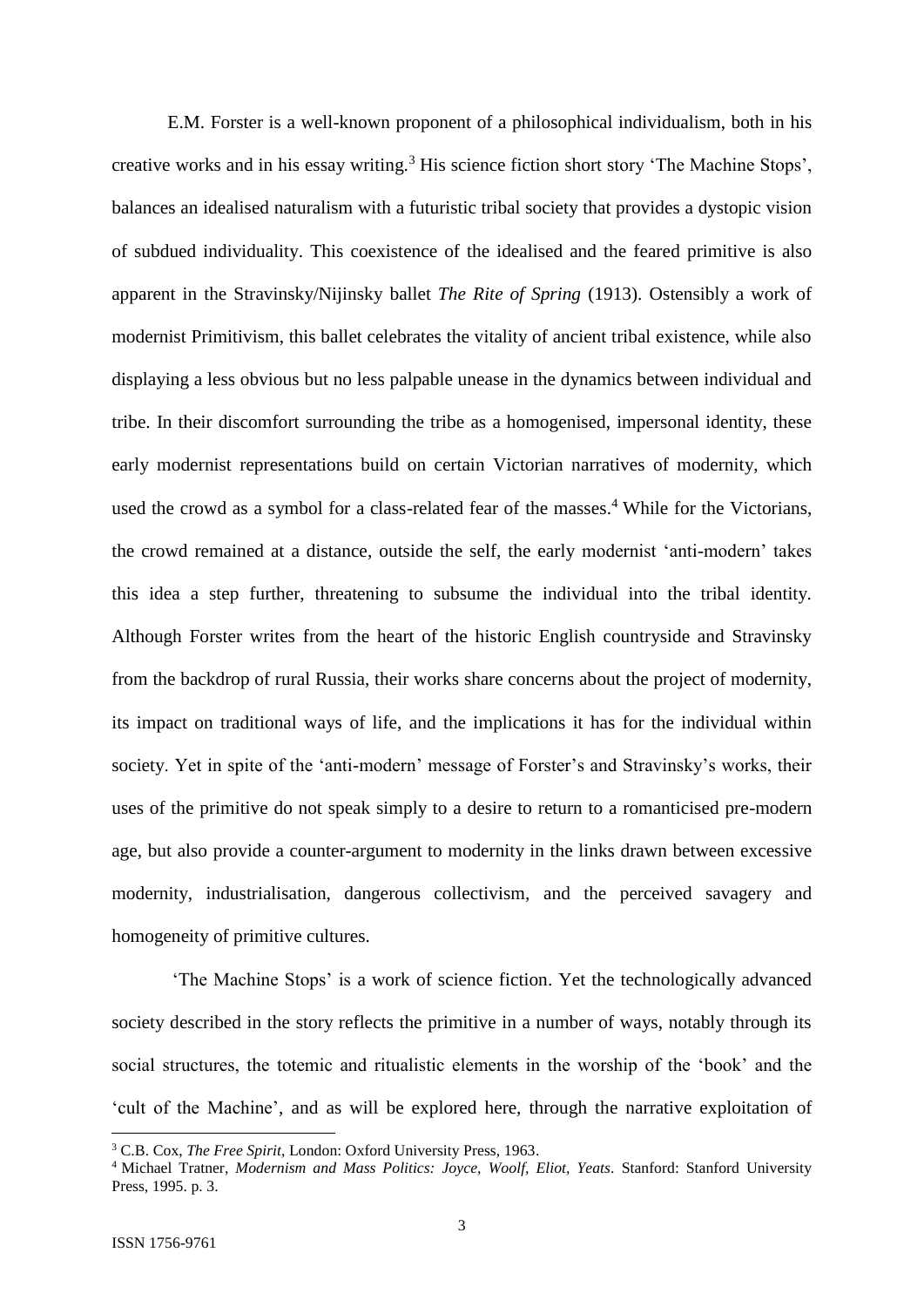taboos. The prohibitions enforced, and more importantly implied, by the society in Forster's story operate in line with Freud's description of taboos: 'Taboo prohibitions have no grounds and are of unknown origin. Though they are unintelligible to us, to those who are dominated by them they are taken as a matter of course'. <sup>5</sup> The implicit nature of taboos is observable in the following exchange between Kuno and Vashti:

'I found a way out of my own' The phrase conveyed no meaning to her and he had to repeat it. 'A way out of your own?' She whispered, 'But that would be wrong.' 'Why?' The question shocked her without measure.<sup>6</sup>

Vashti's shock at being asked the question ('why?') shows that there is no answer. There is no formal rule prohibiting someone from leaving the Machine on their own, it simply isn't done. The taboo that has been broken here is that of Kuno exercising his individuality, finding his own way and shunning the paths carved out for him by society. Other examples of taboo in 'The Machine Stops' form around similarly individualistic centres: physical contact and the human body. On her journey to visit Kuno, Vashti encounters a woman who works on the transport system:

She had often to address passengers with direct speech, and this had given her a certain roughness and originality of manner. When Vashti swerved away from the sunbeams with a cry, she behaved barbarically—she put out her hand to steady her.

'How dare you!' exclaimed the passenger. 'You forget yourself!' The woman was confused, and apologized for not having let her fall. People never touched one another.<sup>7</sup>

The taboo of physical contact is broken by this woman, who is described as acting 'barbarically'. This sense of over-civilisation is central to Forster's critique of modernity and myths of progress. In *Totem and Taboo*, Freud notes the general assertion of 'instinctual repression' as 'a measure of the level of civilization that has been reached',<sup>8</sup> a measure by

<sup>5</sup> Sigmund Freud, *Totem and Taboo*. London: Taylor and Francis e-Library, 2004. p. 22.

<sup>6</sup> E.M.Forster, 'The Machine Stops', *E.M. Forster: Selected Stories*. New York: Penguin, 2001. p. 104.

 $^7$  Ibid., p. 101.

<sup>8</sup> Freud, *Totem and Taboo*. p. 114.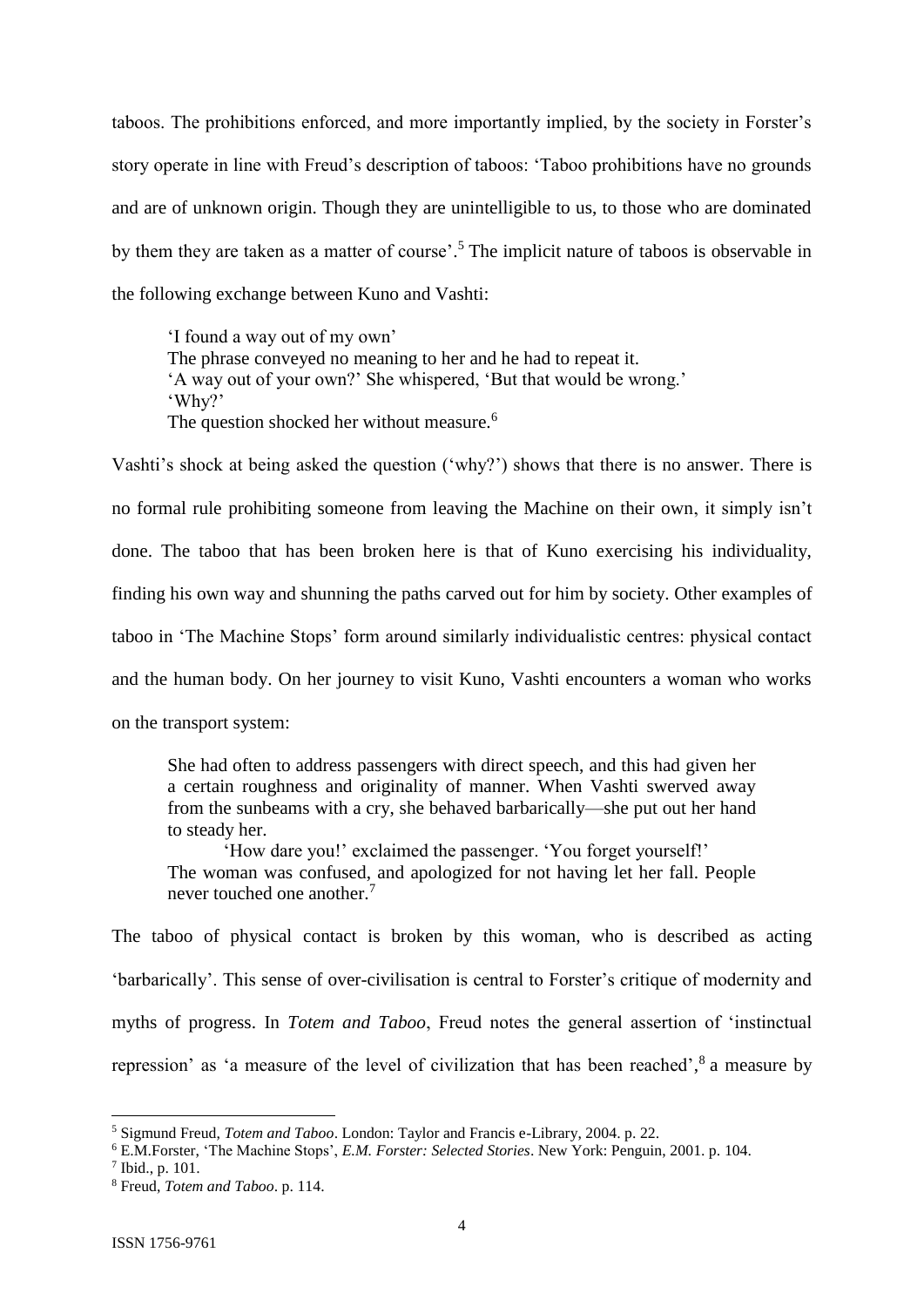which Forster's society is the height of the civilised ideal. For the people of the machine, all experience is mediated through the machine, and even the most benign human impulses, like those of steadying an older woman on a train, are repressed. In taking instinctual repression to its limits, Forster undermines the notion of 'civilisation' as expressing a trajectory of progress.

In a society wherein any infant who 'promised undue strength' is destroyed at birth,<sup>9</sup> physical strength and athleticism become taboo. Kuno's surreptitious exercising reveals his understanding of the inherent prohibition in the act: he only indulges in exercise in the deserted hallways at night and in his bed. <sup>10</sup> As with all taboos, 'the prohibition does not succeed in *abolishing* the instinct. Its only result is to *repress* the instinct',<sup>11</sup> In 'The Machine' Stops' these instincts reappear through Kuno's burgeoning sense of physical selfhood and the uncanny absent-presence of the 'homeless' in the narrative; members of the community who have been cast out to die on the uninhabitable surface of the earth. Kuno's attempts to reinhabit his own body and declare emphatically that 'man is the measure' firmly mark the individualist centre of the narrative sympathies which are set against the claustrophobic society. <sup>12</sup> This individualism is a recognised trademark in Forster's writing as both an essayist and novelist. As C.B.Cox states, Forster believed that,

No restrictions must be placed on individual liberty; if a man is tied down by the need to adapt himself to dogma or convention or to other people, he sacrifices some part of his essential human nature.<sup>13</sup>

Forster's individualism is the impetus behind this story and his use of the primitive is very much a tool in support of this ideology. Through connecting the seemingly advanced society to 'primitive' models, Forster imbues the rules of this futuristic society with the sense of 'otherness' common to an early twentieth century Western audience encountering tribal

<sup>9</sup> Forster, 'The Machine Stops', p. 104

<sup>10</sup> Ibid., p. 106-7.

<sup>11</sup> Freud, *Totem and Taboo*. p. 34.

<sup>&</sup>lt;sup>12</sup> Forster, 'The Machine Stops', p. 105.

<sup>13</sup> C.B. Cox, *The Free Spirit*. London: Oxford University Press, 1963. p. 87.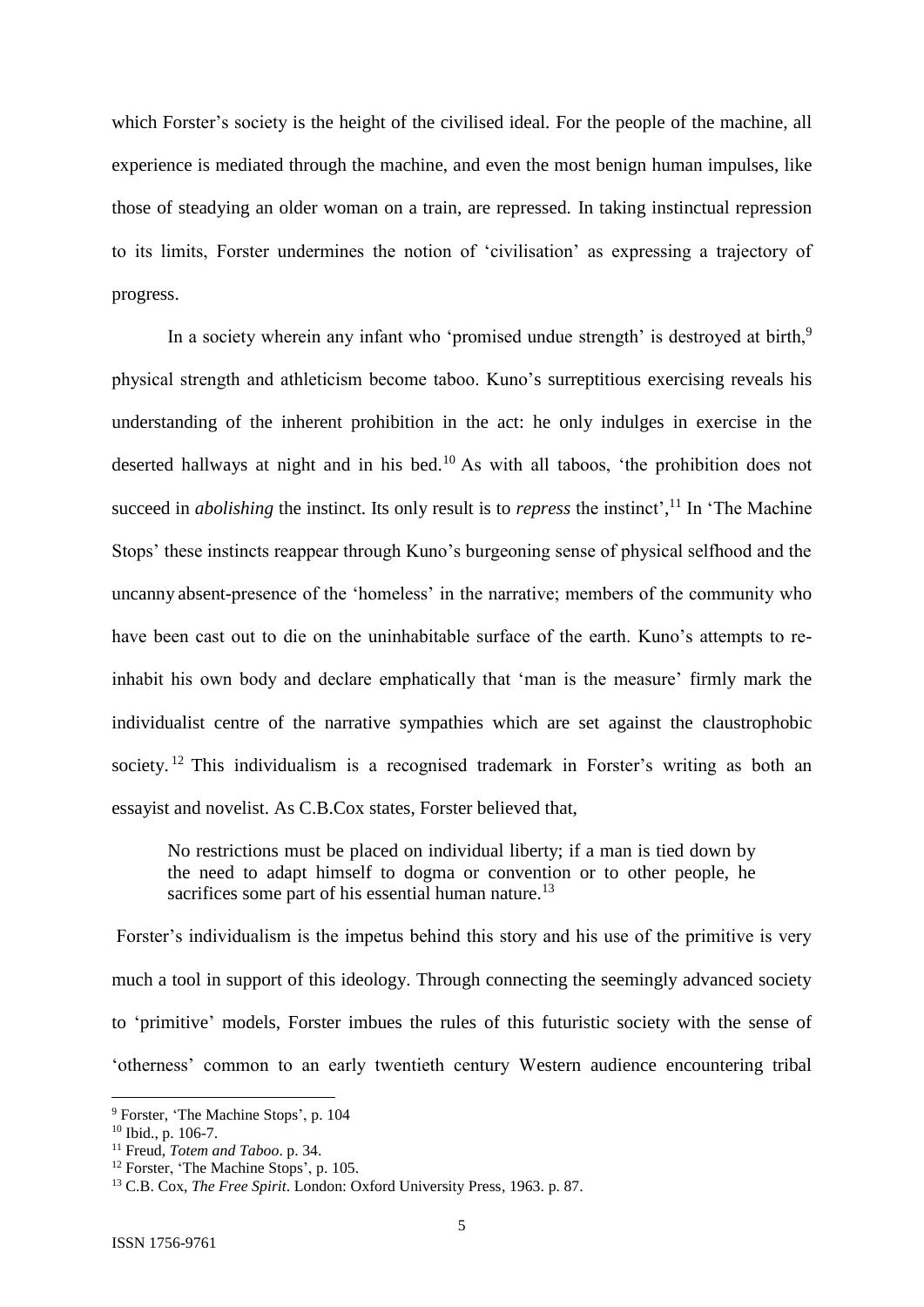taboos.<sup>14</sup> Utilising these prejudices, Forster accentuates the sense of disturbance in the story, marking any loss of individuality as a thing to be feared, and presenting the repressed elements: re-inhabiting your own body, re-connecting with nature, re-connecting with other people, as avenues for salvation.

*The Rite of Spring* was a collaborative work between the composer Igor Stravinsky, the choreographer Vaslav Nijinsky, and the artist Nicolas Roerich, overseen by the Director of the Ballets Russes, Sergei Diaghilev. Performed only a handful of times in its initial conception, it later came to prominence as a concert piece as the ballet itself ceased to be staged. In recent years, Millicent Hodson has pieced together the all but lost choreography of Vaslav Nijinsky using contemporary reviews, fragmented notes, and interviews with surviving dancers, contributors, and their descendants. Her reconstituted ballet was first performed by New York's Joffrey Ballet in 1987 and later by Russia's Mariinsky Theatre, whose recorded performance from *Stravinsky and the Ballet Russes* (2008) I use here. While there are obvious problems with relying on reconstituted choreography, namely the possible inaccuracies brought in through interpretive choices or educated guesswork, reference to this performance can still provide insight into the original work. As well as the reconstituted choreography, it is worthy of note that the score-in-performance in which I am interested here is also open to interpretive bias, the performance I am citing being the Mariinsky Orchestra led by Valery Gergiev which accompanies the reconstituted ballet.

*The Rite of Spring* is in many ways a work of modernist Primitivism, its depiction of an ancient Slavic ritual relies on a sense of ethnographic authenticity that would seem to chime with the Primitivist works of Gaugin or Picasso. <sup>15</sup> The opening sounds of *The Rite* are the disquieting notes of a bassoon playing 'so high in its range it was all but unrecognizable

<sup>14</sup> Suzanne Del Gizzo, 'Going Home: Hemingway, Primitivism, and Identity', *Modern Fiction Studies*. Vol. 43 No. 3 (2003): p. 498.

<sup>&</sup>lt;sup>15</sup> Millicent Hodson, 'Nijinsky's Choreographic Method: Visual Sources from Roerich for "Le Sacre du printemps"', *Dance Research Journal*. Vol. 18 No. 2 (1987): 7.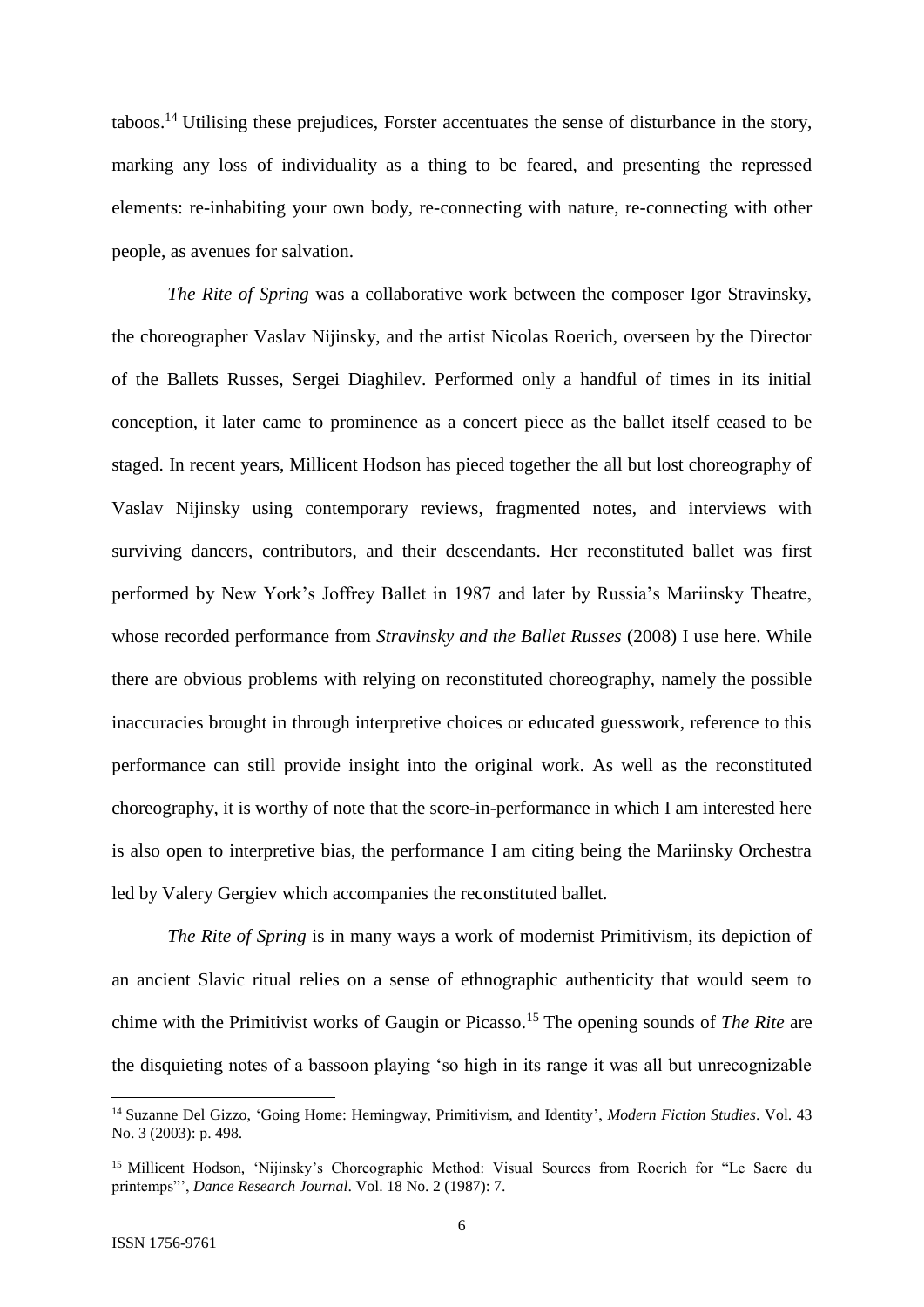as a bassoon'. <sup>16</sup> This is soon followed by other unusual members of the orchestra; the E-flat clarinet, and the bass clarinet, which will take featuring roles in this piece. As Peter Hill states, the purpose of the introduction is 'to recapture, in imagination at least, a lost musical world' and one of the most obvious ways Stravinsky achieves this is by defamiliarising the sounds of his orchestra.<sup>17</sup> As the curtain rises, and we see Roerich's set in the background and the colourful costumes with bright patterns and animal skins worn by the dancers, the evocation of an ancient Russia is seemingly complete. In addition to these more obviously 'ancient' elements, Richard Taruskin has conducted an extensive investigation into the debt Stravinsky owed to folk melodies in *The Rite*'s composition in his landmark study *Stravinsky and The Russian Traditions*. Since the publication of this monumental work, studies of Stravinsky's score have been mindful of this element of its construction, and conclusions have used these borrowings as proof of Stravisnky's own Primitivist leanings.<sup>18</sup> While not disregarding this aspect of the ballet, its darker elements of death and the erotic reveal an altogether contrasting picture of primitive life, not as a space for creative renewal as suggested by Aaron Yale Heisler, but of dangerous collectivism.<sup>19</sup>

The sacrifice in *The Rite of Spring* represents fully the ambivalence at the heart of what 'taboo' appears to mean: 'on the one hand, 'sacred', 'consecrated', and on the other 'uncanny', 'dangerous', 'forbidden', 'unclean'.<sup>20</sup> As with Forster's story, the taboo in *The Rite* is committed through falling out of line with the rest of the tribe. In the ballet, this is shown quite literally in the section, 'Mystic Circles of Young Girls'. The maidens in white walk around in a circle, stepping in and out of each other in what Peter Hill describes as 'a

<sup>16</sup> Thomas Forrest Kelley, *First Nights: Five Musical Premieres*. US: Sheridan Books, 2000. p. 259.

<sup>17</sup> Peter Hill, *Stravinsky: The Rite of Spring*. Cambridge: Cambridge University Press, 2000. p. 60.

<sup>18</sup> Stephen Walsh, *The Music of Stravinsky*. New York: Oxford University Press, 2001. p. 42.

<sup>19</sup> Aaron Yale Heisler, 'Literary Memory and the Moment of Modern Music', *Modernism/ Modernity*. Vol. 19 No. 4 (2013): p. 697.

<sup>20</sup> Freud, *Totem and Taboo*. p. 21.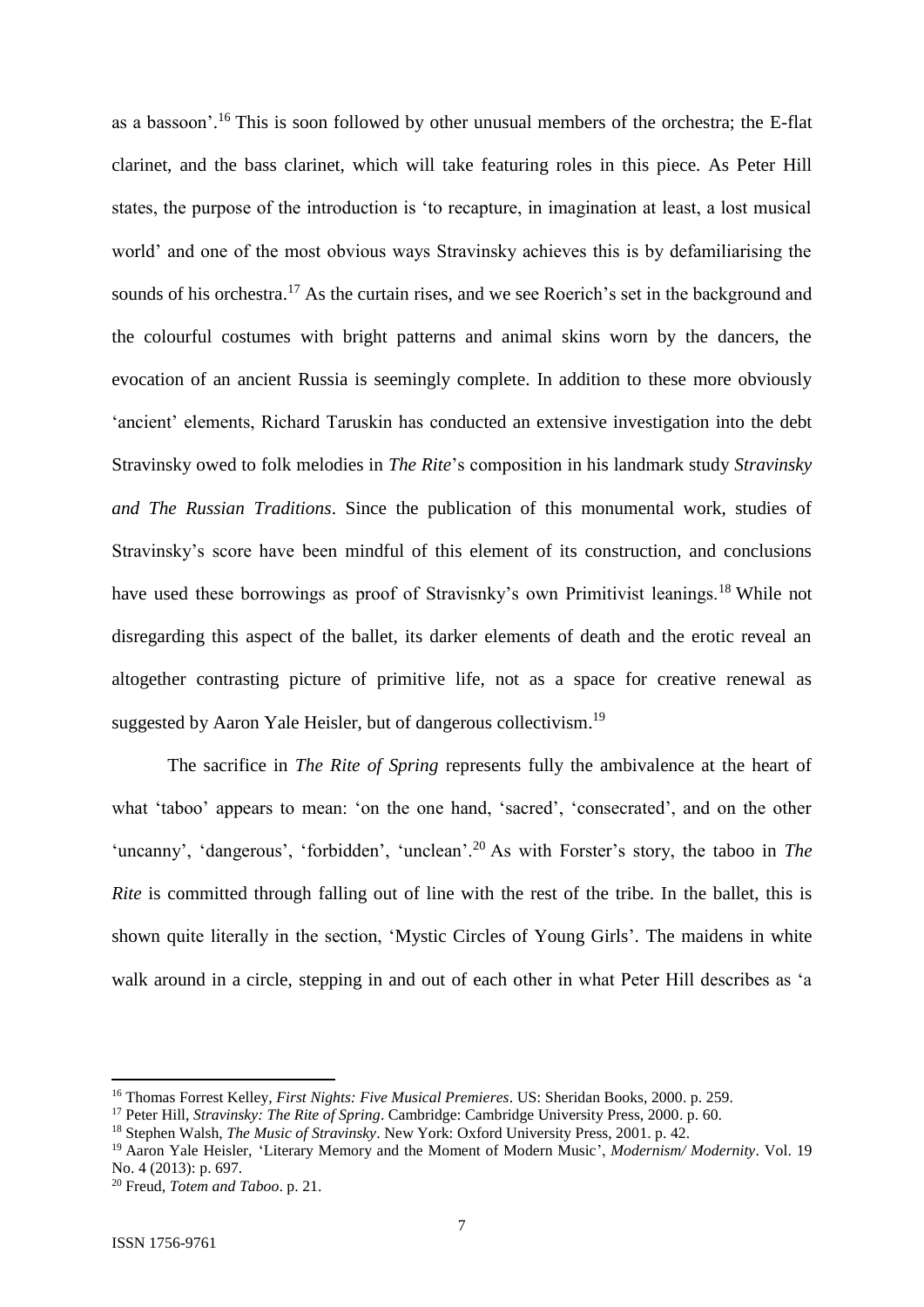deadly game of pass-the-parcel: if the music stops on you, you are 'it', the chosen victim'.<sup>21</sup> As one girl falls out of the circle, all the other girls turn towards her in an abrupt jerk as an ominous trumpet sounds. Re- joining the circle, the music re-starts and the game continues until a second trumpet; the girl has fallen out of the circle again. Alternating horns in quickening tones raise the sense of peril, underlining her fate as the other girls push her into the centre of the circle. For Freud, the ambivalence towards taboos he discerns in primitive societies comes from a competing sense of fear and desire:

In their unconscious there is nothing they would like more than to violate them, but they are afraid to do so; they are afraid precisely because they would like to, and the fear is stronger than the desire.<sup>22</sup>

For the chosen one in *The Rite* the desire to be chosen, to be special, in a community of uniformity and duty must be seen as causing her to stumble. In those moments, her unconscious desire overcomes her fear of death and of the taboo. My conclusions here are in opposition to those reached by Martin Zenck, whose reading of *Totem and Taboo* as a historical document leads him to conclude that *The Rite* centres on 'the theses of murder instead of self-sacrifice'.<sup>23</sup> While there is evidence to support a more aggressive reading of the primitive in *The Rite*, the fact remains that just as the violent elements move conclusions away from the ecstatic and celebratory in the final sacrifice, so the ancient and ritualistic elements prevent its classification as 'murder'. The application of Freud's work is in this instance much more revealing on a psychoanalytic level than as a place-holder for contemporary views. The desire for individuality demonstrated by the chosen one pushes aside the scenario of the ancient ritual to become, however uncertainly, the agency at the centre of the sacrifice.

<sup>21</sup> Hill, *Rite of Spring*. p. 80.

<sup>22</sup> Freud, *Totem and Taboo*. p. 37.

<sup>23</sup> Martin Zenck, 'Ritual or Imaginary Ethnography in Stravinsky's Le Sacre du Printemps?' *The World of Music*. Vol. 40 No. 1 (1998): p. 72.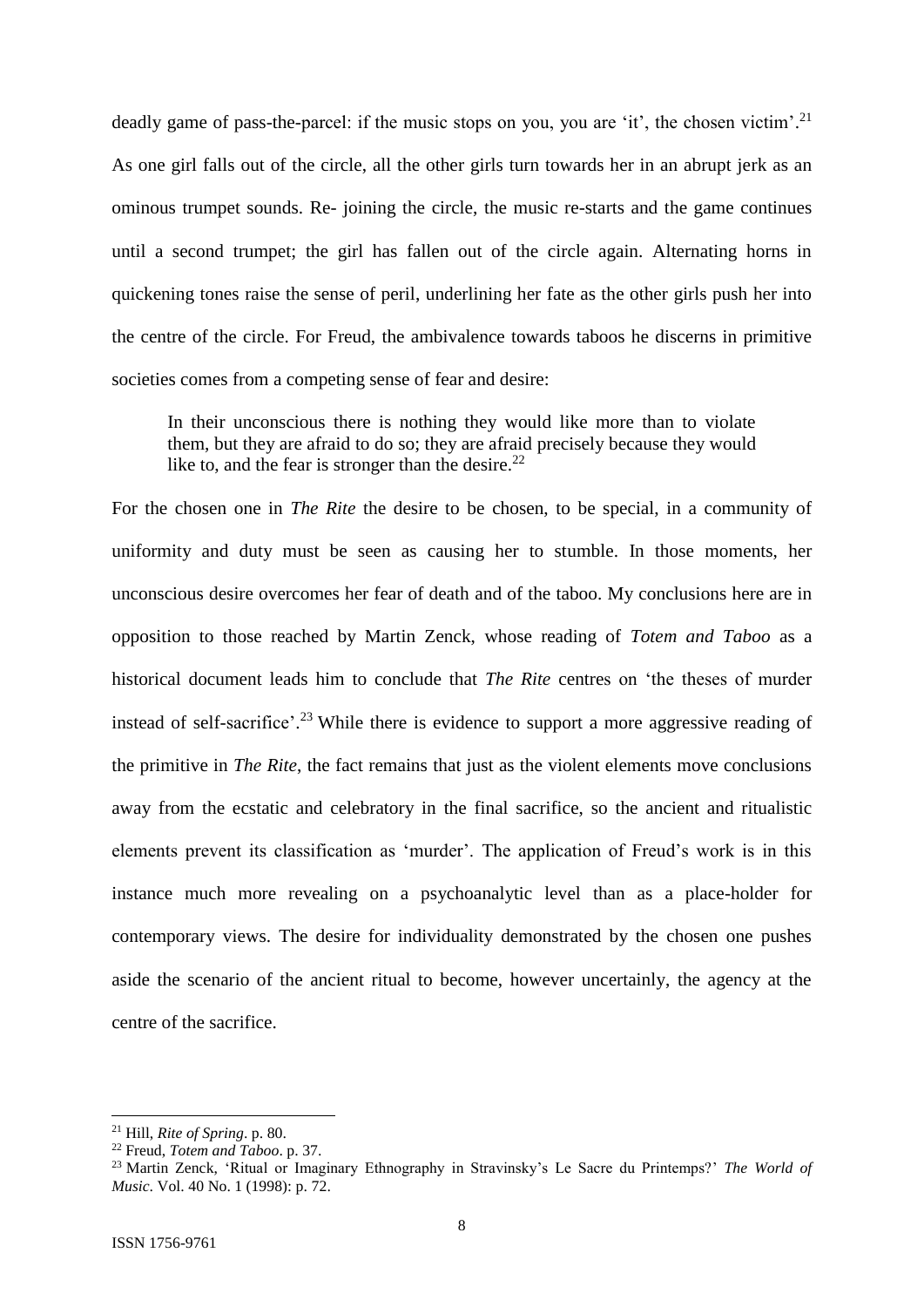In stepping out of line and violating the taboo, the girl in the centre has, according to Freud, become taboo herself. She now 'possesses the dangerous quality of tempting others to follow [her] example'.<sup>24</sup> Like Kuno in Forster's story, who Vashti disavows as '[a] man who was my son',<sup>25</sup> the other girls distance themselves from the chosen one, pushing her away from them and back into the centre of the circle from which she is trying to escape. In both these instances, the taboo in question is one that is related to death. Kuno's all but sentenced 'homelessness' renders him a dead man whose name cannot even be spoken; '[t]he avoidance of the name of a dead person is as a rule enforced with extreme severity', and for *The Rite*'s chosen one, the breaking of the circle has sealed her fate as the sacrifice.<sup>26</sup> As Freud notes, primitive societies held death in peculiar regard, allocating a number of ceremonies, rituals and taboos to its observance. <sup>27</sup> In *The Rite*, this ritualistic death forms the dramatic conclusion of the work, and is proffered the necessary observances: the 'Glorification of the Chosen One' by the other girls, and the 'Ritual Action of the Ancestors' performed by the entire tribe both precede the final 'Sacrificial Dance', the sacred element of which is made apparent by the men kneeling respectfully, almost worshipfully as the chosen one performs the sacrificial dance. This sense of reverence is underlined in the final tableau where the girl is lifted into the air to the shrieking noise of piccolos and high strings, the finality of her death marked by a crashing mass of brass, strings and percussion. It would be rather nihilistic to conclude that death is the only release from the homogenised identity of the tribe and by extension, the elements of modern society, actual and potential, that are represented within it. It is more interesting to view these individualistic deaths as narrative rejections of the tenets on which these communities are based.

<sup>24</sup> Freud*, Totem and Taboo*, p. 38.

<sup>&</sup>lt;sup>25</sup> Forster, 'The Machine Stops', p. 117.

<sup>26</sup> Freud, *Totem and Taboo*, p. 64.

 $27$  Ibid., pp. 65-7.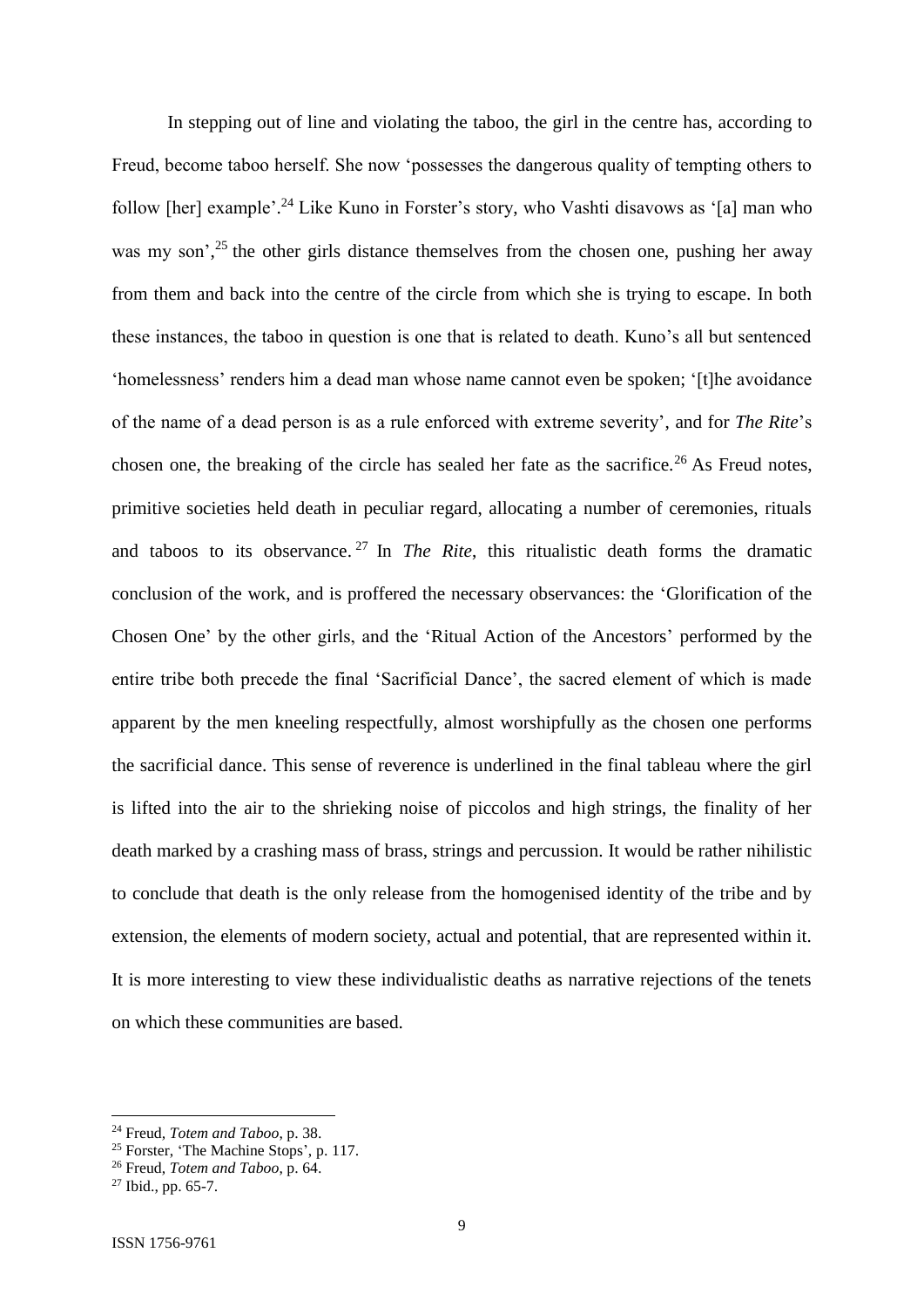As we have seen, Forster's use of taboo centralises the importance of individualism as an ideology within the framework of the text. This can be explored further in the relationship he orchestrates between the 'individual' and the 'tribe'. In 'The Machine Stops', Kuno is the character that most represents the idea of the individual. Yet even as he asserts his individuality through his actions, these very actions render him an outsider, and outcast him from the community. To understand the place of the individual *within* the society Forster has created, Vashti is a more useful character to analyse.

Vashti is the first character we meet in the story. She is 'a swaddled lump of flesh  $- a$ woman, about five feet high, with a face as white as fungus'.<sup>28</sup> At the beginning of this sentence, we might imagine this 'swaddled lump of flesh' to be a baby, and therefore be unnerved by the description of it as a 'lump of flesh'. As we learn it is in fact a woman, we can re-evaluate the term 'swaddled' to emphasise the connotations of binding and restriction, and disrupt those of care and of safety. The descriptor 'lump of flesh' remains unnerving as the stagnancy and lifelessness of that image is underpinned by her 'face as white as fungus'. From this opening description we can infer what is later confirmed by the narrative; that the individual within this society is heavily restricted and bound by rules that have all the outward appearance of being in their best interests, but which result in a state of inertness and despondency. It is also telling that this first encounter with Vashti presents her as simply 'a woman, about five feet high'. The lack of specificity in these details denies her any real substance as an individual despite her primacy in the timeline of the story.

Vashti's lack of individuality is compounded by her place within the tribe. The very first paragraphs of the story relate not to Vashti, but to her environment, 'a small room, hexagonal in shape like the cell of a bee,' implying that she is of less importance than the

<sup>28</sup> Forster, 'The Machine Stops', p. 91.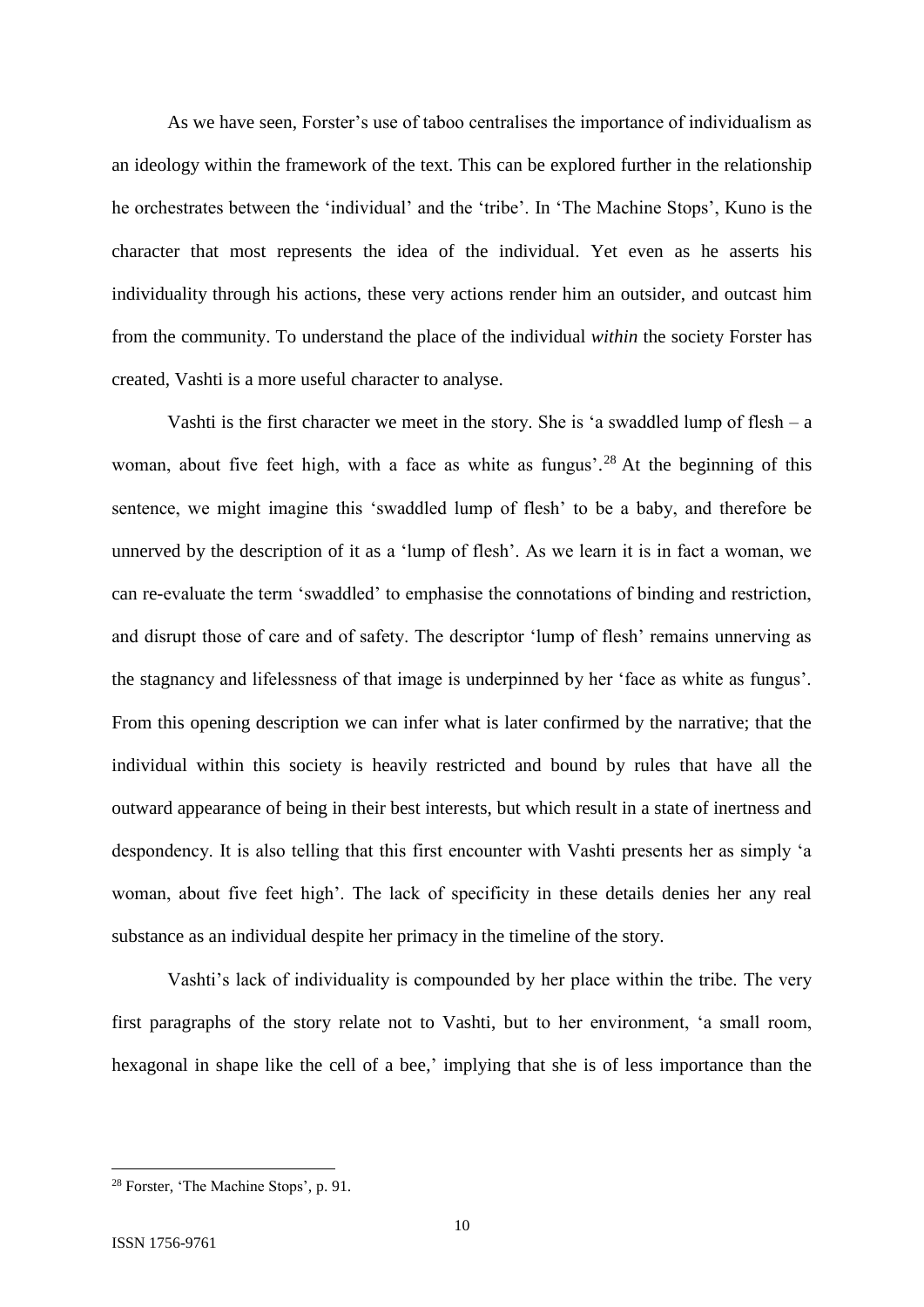room that houses her.<sup>29</sup> This room is a 'cell' or prison, which as with Vashti's 'swaddling' is given a more palatable veneer through its other connotations, this time in relation to the natural world. As with the twisted sense of safety and care implied by Vashti's 'swaddling' the naturalistic aspect of this description contains its own subversion: like the cell of a bee, Vashti's room is one of many. An identical duplicate:

The bed was not to her liking. It was too large, and she had a feeling for a small bed. Complaint was useless, for beds were of the same dimension all over the world, and to have had an alternative size would have involved vast alterations in the Machine. 30

The individual within the tribe is one of many, of significance only as part of the greater whole and therefore denied any individuality or sensitivity to what they have a 'feeling for'. The depersonalising uniformity of tribal existence as represented by Forster is the very antithesis of his individualist ideal.

In his *Philosophy of New Music* (1949), Theodor Adorno famously condemned Stravinsky's music as culturally regressive, and proto-fascist.<sup>31</sup> While it is true that Igor Stravinsky had associations with fascism in his later career through his relationship to Benito Mussolini, it is a misstep to read this association back into his earlier works, such as *The Rite*, which while demonstrating an anti-communist tendency, betray more of a political democracy than a fascist ideology. <sup>32</sup> The setting of *The Rite*, does indeed, as Adorno asserts, construct 'an imaginary model of the pre- individual.'<sup>33</sup> Yet reading into this that 'the growing superiority of the collective is registered – is conjured up out of the insufficiency of the individualistic condition itself', is an assertion that does not bear up to scrutiny. <sup>34</sup> The individual in *The Rite* is presented in much the same way as Vashti in Forster's story: the individual is subsumed into the tribal identity in a way that causes discomfort for the

<sup>&</sup>lt;sup>29</sup> Ibid., p. 91.

<sup>30</sup> Ibid., 95.

<sup>31</sup> Theodor Adorno, *Philosophy of New Music*. Minneapolis: University of Minnesota Press, 2006. p. 112.

<sup>32</sup> Richard Taruskin, 'The Dark Side of Modern Music', *New Republic* 5 (1988): pp. 28-34.

<sup>33</sup> Adorno, *New Music*. p. 124.

<sup>34</sup> Ibid., p. 112.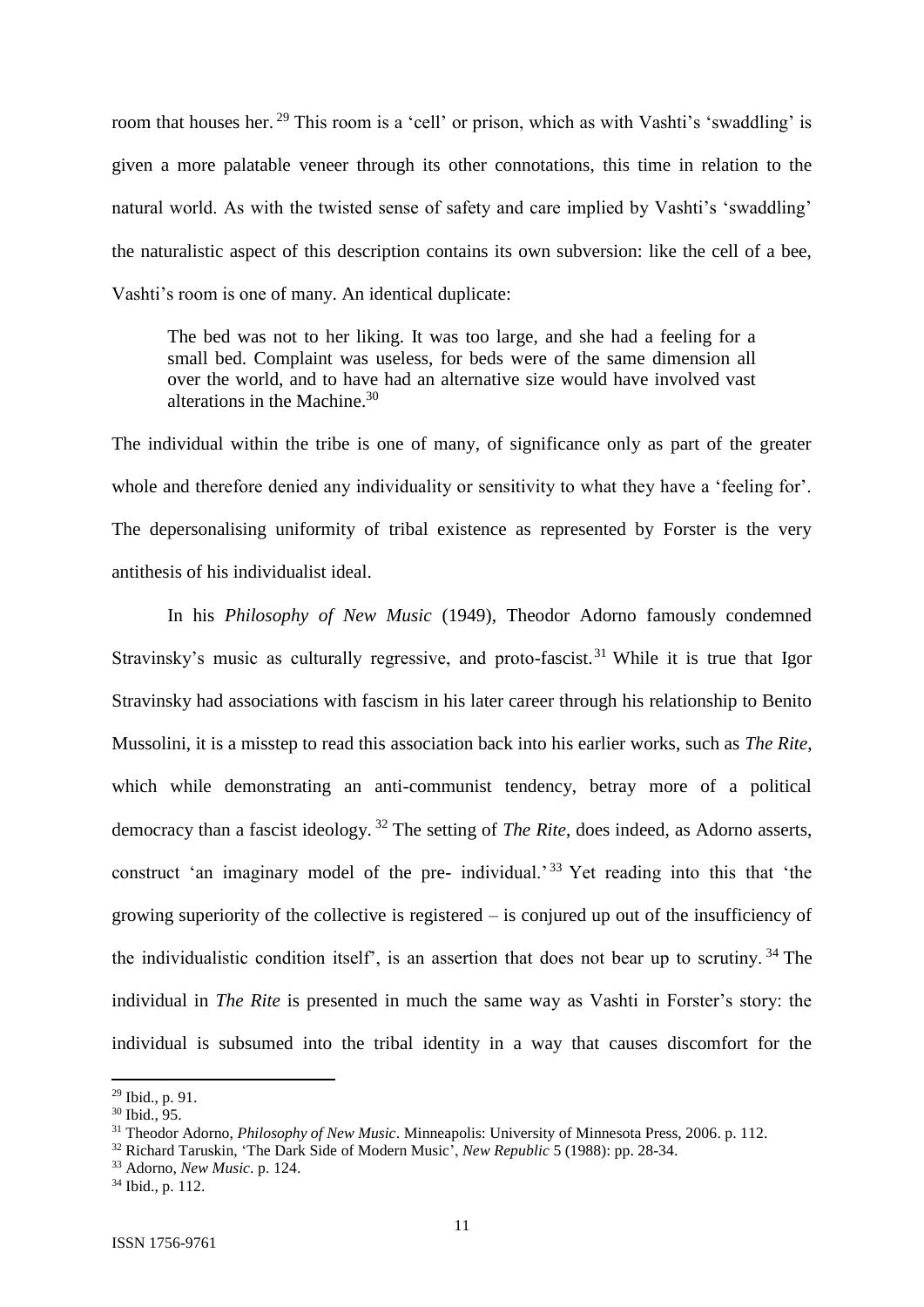audience. The individual dancers or characters that are distinct from the group at large: the old crone, the sage and the chosen one, cannot be said to be operating autonomously. Instead, they each perform functions integral to the group and to the ritual. While the crone and the sage hold power as elders and workers of magic, the chosen one dances the first act of the ballet indiscernible from the rest of the tribe, with the implication that her eventual fate could have befallen any of them. That her individualism is asserted only at the moment of her death, highlights the danger within this repressive, homogenised society, presenting it not as an ideal, but as something to be feared. Adorno concedes this very point in his discussions of the 'cheerlessness' of the ballet in 'the mood of the enchained, the unfree', <sup>35</sup> yet this feeling is excluded from his conclusions. Adorno sees in the sacrifice of the self at the heart of Stravinsky's ballet, both a seduction and a horror, but in concentrating on the seduction, he all but dismisses the horror, and in so doing, denies many of the ambiguities, contradictions, and complexities within the ballet. <sup>36</sup>

In Millicent Hodson's reconstruction of Nijinsky's choreography, the girl's eventual fate is alluded to in 'The Ritual of Abduction' which shows a woman standing alone in the middle of the stage with her face resting on her hand, a pose which is to be repeated in the second act, marking the beginning of the ritual of sacrifice. This piece of choreographic foreshadowing is aptly placed during one of the most erotically charged sections of the first act. The dance between couples at the beginning of the 'Ritual of Abduction' sees the men holding the women by the shoulders at an impersonal distance while the women keep their arms submissively at their sides, their faces turned away from their dance partners. It is clear, in Hodson's reconstruction at least, that these women, and indeed these men, are performing a duty rather than enacting any individualistic desire. In this respect, 'The Ritual of Abduction' bears comparison to the later ballet *Les Noces* (1923), choreographed by

 $35$  Ibid., p. 119.

<sup>36</sup> Ibid., p. 126.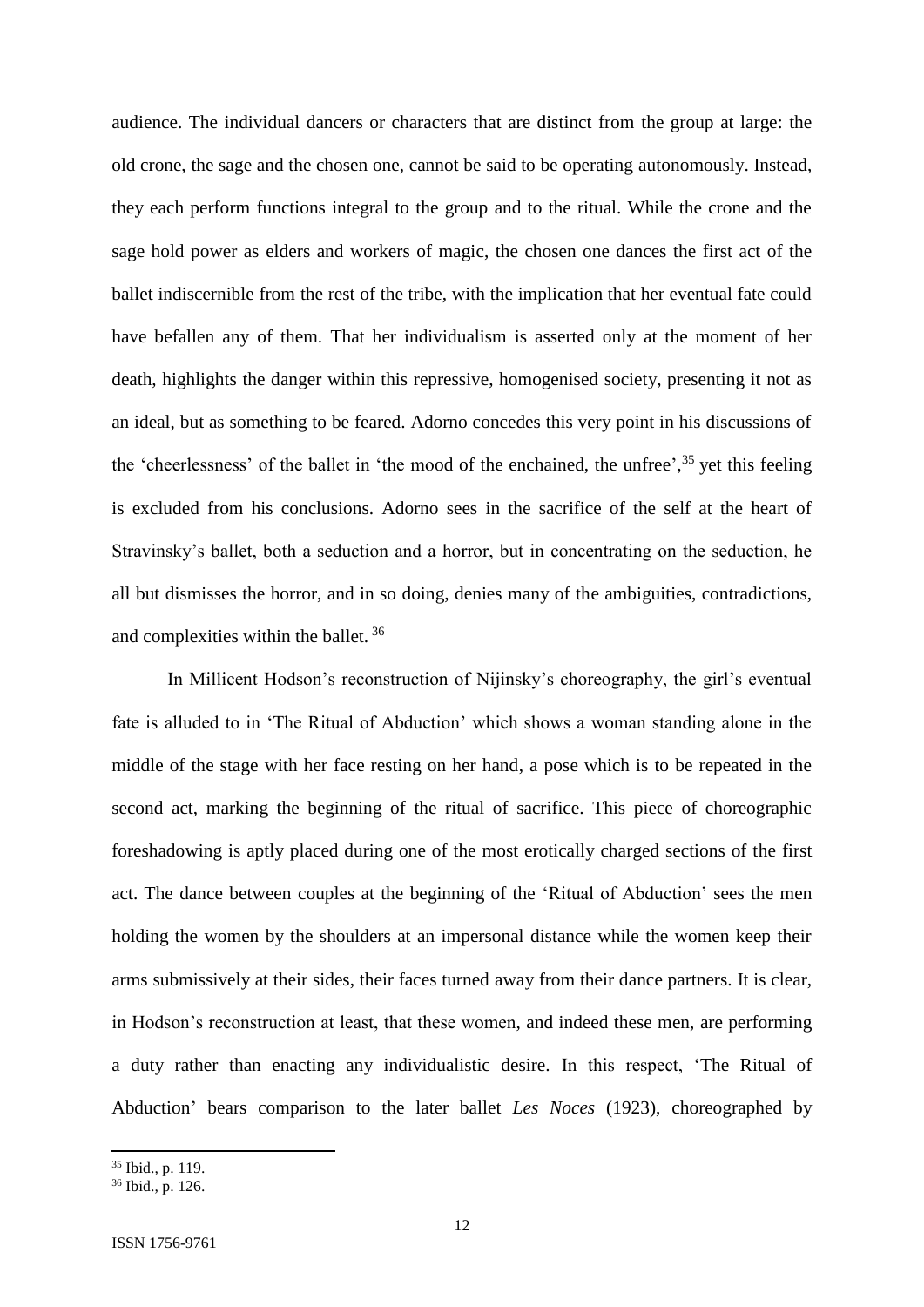Nijinsky's sister, Bronislava Nijinska, wherein a couple goes through a ritual of arranged marriage. Whether 'The Ritual of Abduction' owes this element of the choreography to Nijinsky, whose relationship with Diaghilev is widely accepted to have been one of duty over desire, to his sister who is known to have assisted in *The Rite*, to Hodson's reconstruction, or to a combination of the three, it is not within the scope of this essay to ascertain. What is clear, and supported by the score, is that this section is what Peter Hill describes as, 'the most terrifying of musical hunts'.<sup>37</sup> The orchestration 'takes the form of a pincer movement' as on stage the men herd the women into the centre, prowling and snapping at them until two of the women are captured.<sup>38</sup> Here, as in 'Mystic Circles of Young Girls', the community is presented 'as a Damoclean sword hovering over the individual'  $39$ ; like the sacrifice, the 'abduction' is a ritualistic certainty, the only thing to be determined is which of them will be 'chosen'. As the forceful, intimate dance of the two captured women is underscored by the violent, percussive shriek of the strings, the implications of sexual force cannot be overlooked, nor can the sympathies of the production.

The universalised persona of the chosen one makes her fate personal to the audience. The violent, compassionless actions of the tribe in 'The Ritual of Abduction' and during the events of the second act fill us with the sense of injustice which is absent from the stage. As Peter Hill notes, the trilling flutes at the end of 'The Ritual of Abduction' are 'as indifferent to the tumult as the bassoon solo was at the end of the Introduction'. <sup>40</sup> The 'reptilian indifference'<sup>41</sup> evidenced in *The Rite*'s score is echoed in the dancers, of whom contemporary reviewer Jacques Rivière wrote, 'they are lost among the horrible indifference of society…

<sup>37</sup> Hill, *Rite of Spring*, p. 66.

<sup>38</sup> Ibid., p. 66.

<sup>39</sup> Lynn Garafola, *Diaghilev's Ballet Russes*. New York: Da Capo Press, 1998. p. 68.

<sup>40</sup> Hill*, Rite of Spring*, p. 67.

 $41$  Ibid., p. 53.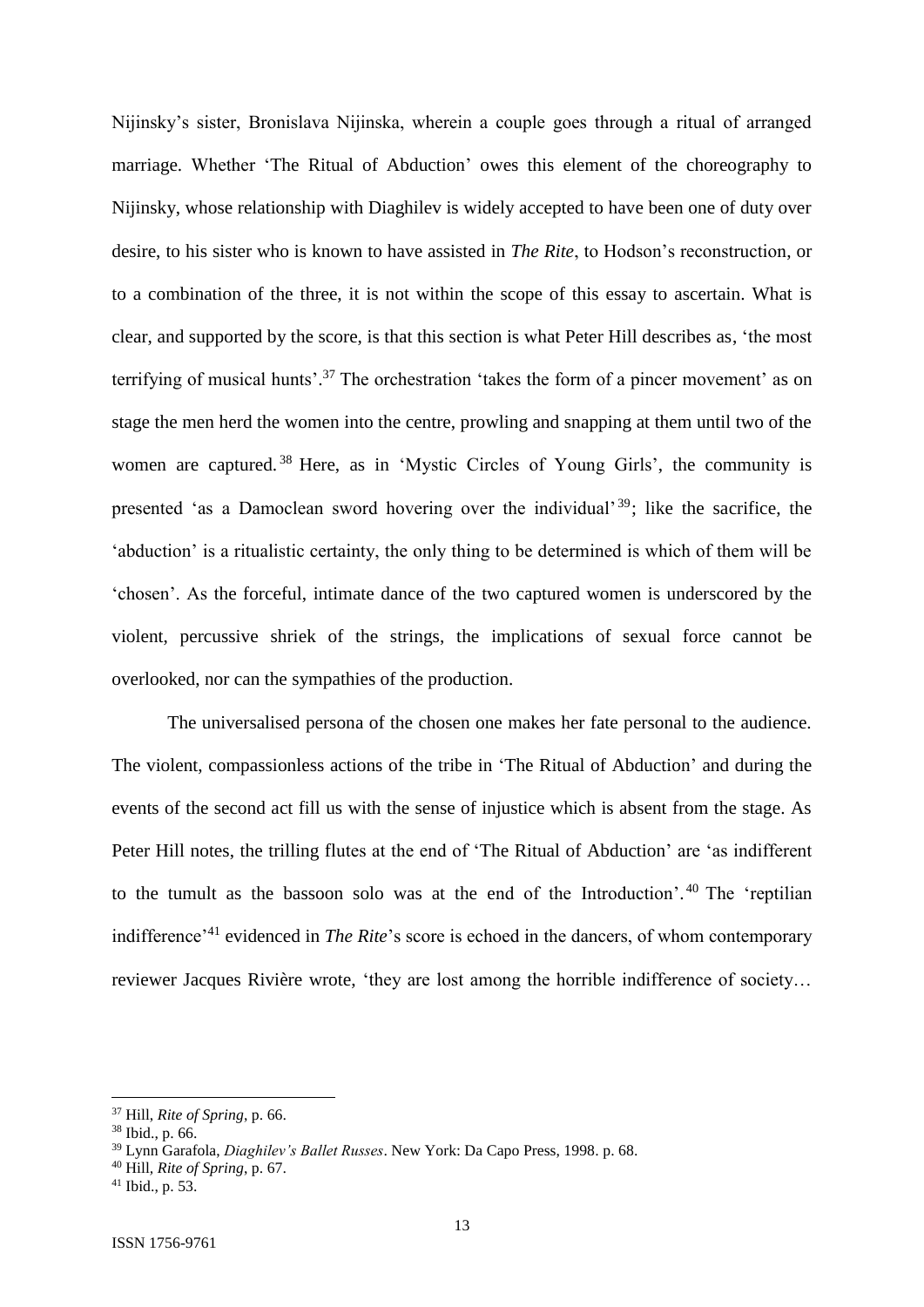Their faces are devoid of any individuality'.<sup>42</sup> In Rivière's description, the individual is completely lost to their tribal role, without individualised agency or personality. While this certainly comes through in the Mariinsky production, there are moments in the sacrificial dance where agency and individuality are observable. The chosen one makes repeated attempts to escape her fate only to be thwarted by her community, and displays fear in the shrinking and trembling posture she adopts as the tribe circles around her. This display of individuality is essential to engage the sympathies of the audience; the chosen one must care for the audience to care. Her response is subdued within the context of tribal existence, though that does not render it non- existent. This sense of individuality set against tribal indifference is central to the audience's reception of the work. Forster's tribe betrays a similar indifference in their attitude to homelessness, 'which means death, as we know'. <sup>43</sup> The authorial interjection here attempts to implicate the reader in the unblinking acceptance of this punishment, and as a result further distances us from the decisions made by this society. In both works our sense of injustice is exacerbated by the indifference displayed in the text or on the stage. This has implications for more political readings.

As characteristically 'anti-modern', Forster's story and *The Rite* are both responses to experiences of modernity which can be placed within a tradition. An interesting avenue in tracing changing or developing attitudes towards modernity can be explored in the relationship between the crowd of the modern city as represented in Victorian literatures, and the tribe of these early modernist works. Victorian responses to the notion of the crowd can be broadly categorised into two interconnected strands: one that revels in the anonymity of the crowd as epitomised by the figure of the *flâneur*, and another that perceives the danger of

<sup>42</sup> Jacques Rivière, 'Le Sacre du Printemps'. *Nouvelle Reveu Française* 5 (1913): pp. 706-30 qtd. in Lynn Garafola, *Diaghilev's Ballet Russes*. New York: Da Capo Press, 1998. p. 70.

<sup>43</sup> Forster, 'The Machine Stops', p. 116.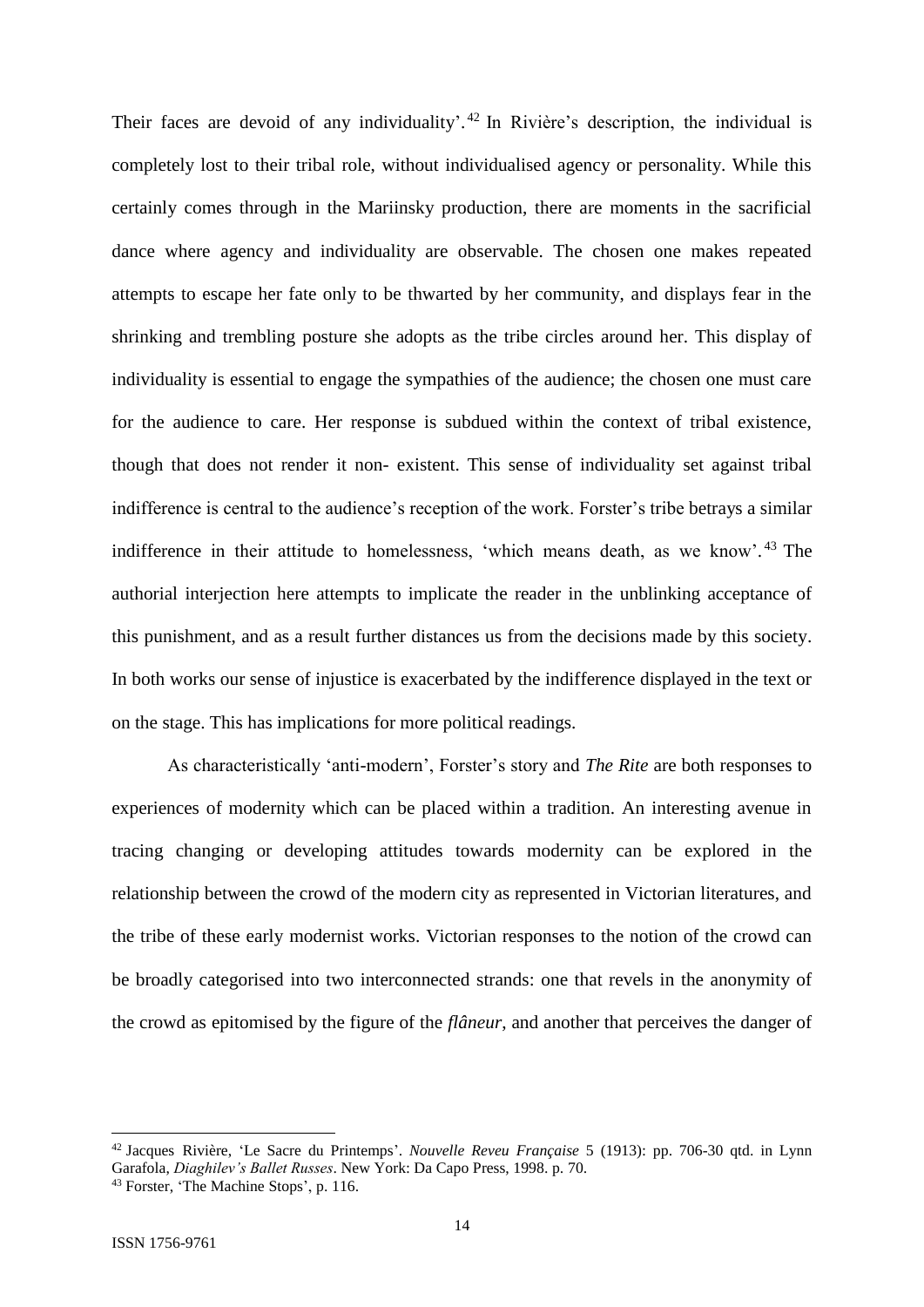the crowd as an anonymising space. <sup>44</sup> Forster's and *The Rite'*s representations of the tribe can be seen to develop from more reserved, even fearful attitudes towards the city and the crowd. Interestingly, these attitudes, exemplified here by Elizabeth Gaskell in *North and South* (1855), utilise the same primitive, animalistic vocabulary in their descriptions of the crowd which are central to these later, early modernist works:

He was on the steps below; she saw that by the direction of a thousand angry eyes; but she could neither see nor hear anything save the savage satisfaction of the rolling angry murmur. She threw the window wide open. Many in the crowd were mere boys; cruel and thoughtless, - cruel because they were thoughtless; some were men, gaunt as wolves, and mad for prey.<sup>45</sup>

As well as the connections drawn between the 'savage' crowd and the animal, likening the men to a pack of wolves, the idea of the boys, 'cruel and thoughtless – cruel because they were thoughtless' resonates with the idea of 'the collective mind', an idea from Gustave Le Bon's *The Crowd: A Study of the Popular Mind* (1895) on which Freud's work in *Totem and Taboo* is based, and on which both Forster's and *The Rite*'s tribes function. Le Bon's study demonstrates contemporary concerns about the so-called 'masses' and their potential for power:

Today the claims of the masses are becoming more and more sharply defined, and mount to nothing less than a determination to utterly destroy society as it now exists, with a view to making it hark back to that primitive communism which was the normal condition of all human groups before the dawn of civilisation.<sup>46</sup>

Le Bon invokes the primitive as a warning to the comfortable middle and upper classes about the potential for harm to their society latent in these previously dispossessed masses. Pitting the crowd against the individual, Le Bon frames the threat in terms of a subsuming force, capable of altering not just society, but the individuals within that society. This narrative of

**<sup>.</sup>** <sup>44</sup> John Plotz, *The Crowd: British Literature and Public Politics*. USA: University of California Press, 2000. p. 1.

<sup>45</sup> Elizabeth Gaskell, *North and South*. London: Penguin, 1986. p. 233.

<sup>46</sup> Gustave Le Bon, 'The Crowd: A Study of the popular Mind'. Vassiliki Kolocotroni, Jane Goldman and Olga Taxidou eds. *Modernism: An Anthology of Sources and Documents.* Edinburgh: Edinburgh University Press, 2004. 37.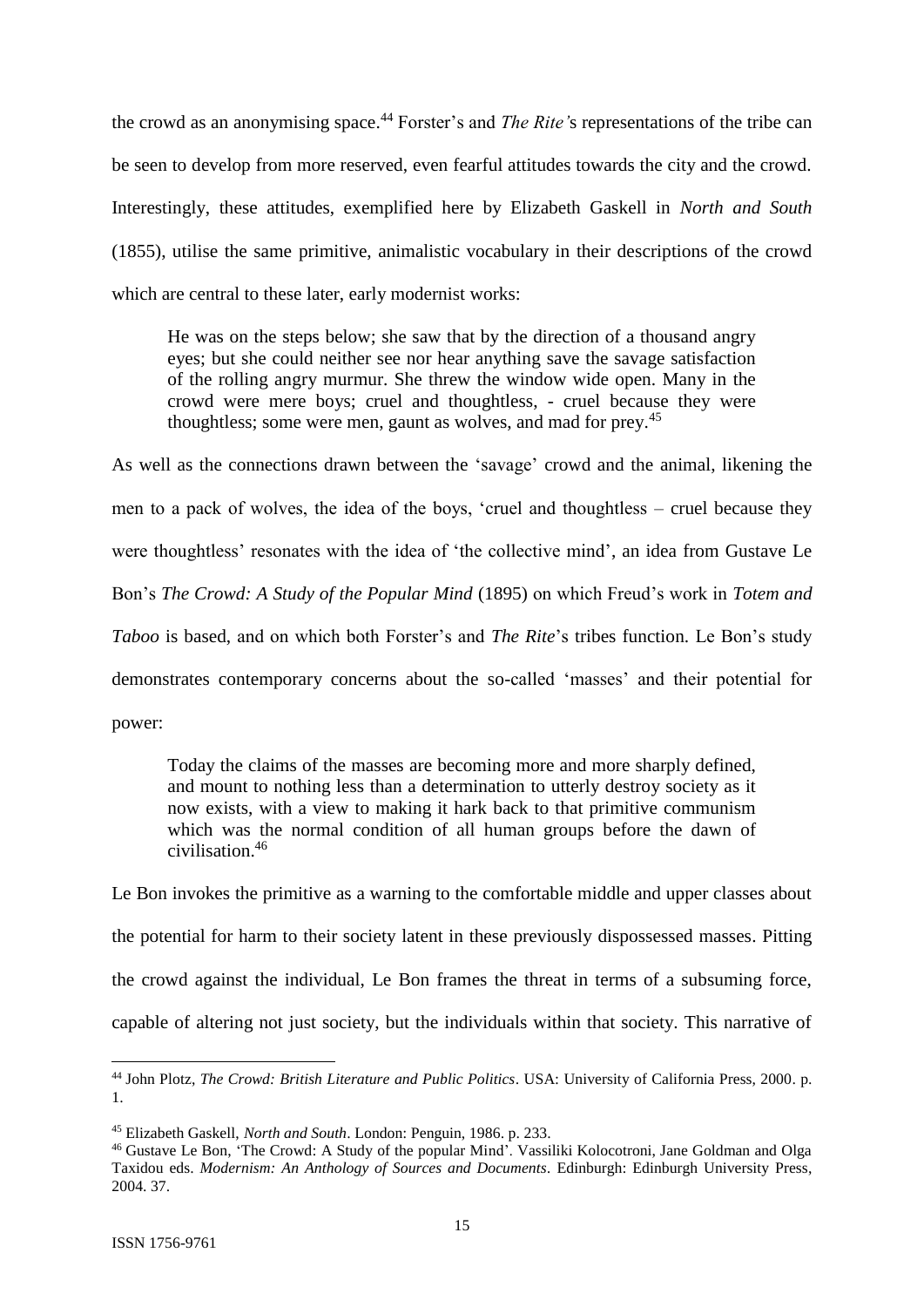societal degeneration through the power of the masses is echoed in the tribes of these early modernist works.

This idea of 'the collective mind' and the attendant fear of the masses it raises is in evidence in the tribal societies depicted in Forster's story and *The Rite*. The society of 'The Machine Stops' does not rely on any central figure for authority, but rather a 'Committee of the Machine'<sup>47</sup> which has obvious parallels to certain tribal societies wherein 'communal affairs are decided by a council of elders'.<sup>48</sup> In their role as a council of elders the Committee puts forward no central authority, but takes on the administrative duties of the inhabitants of the machine as a council of equals with no tangible station above any other member of the community. The political structures behind life in the Machine are not foregrounded in Forster's narrative, but the use of leadership by committee is central to uncovering his unease with any loss of individuality. A decentralised system of governance removes not just power but responsibility from the individual, opening the way for the more sinister elements of the narrative. As Freud notes of tribal communities more generally, '[u]nited, they had the courage to do and succeed in doing what would have been impossible for them individually'.<sup>49</sup>

This is also true of *The Rite* wherein the tribe is operating as a unit. The responsibility for the human sacrifice in which it culminates is disseminated through the group. In both works, this type of social structure is represented as fundamental to the furthering of what the audience is encouraged to perceive as injustice. In this respect, the tribe as represented in these works can be seen in direct relation to the growth of communism on the world stage. The strength of the perceived threat can be measured in the distance which is retained between the individual and the Victorian crowd, and lost in the homogenising identity of the early modernist tribe. This is perhaps particularly true for *The Rite*, whose composer, Igor

<sup>47</sup> Forster, 'The Machine Stops', p. 100.

<sup>48</sup> Freud, *Totem and Taboo*, p. 2.

<sup>49</sup> Ibid., p. 164.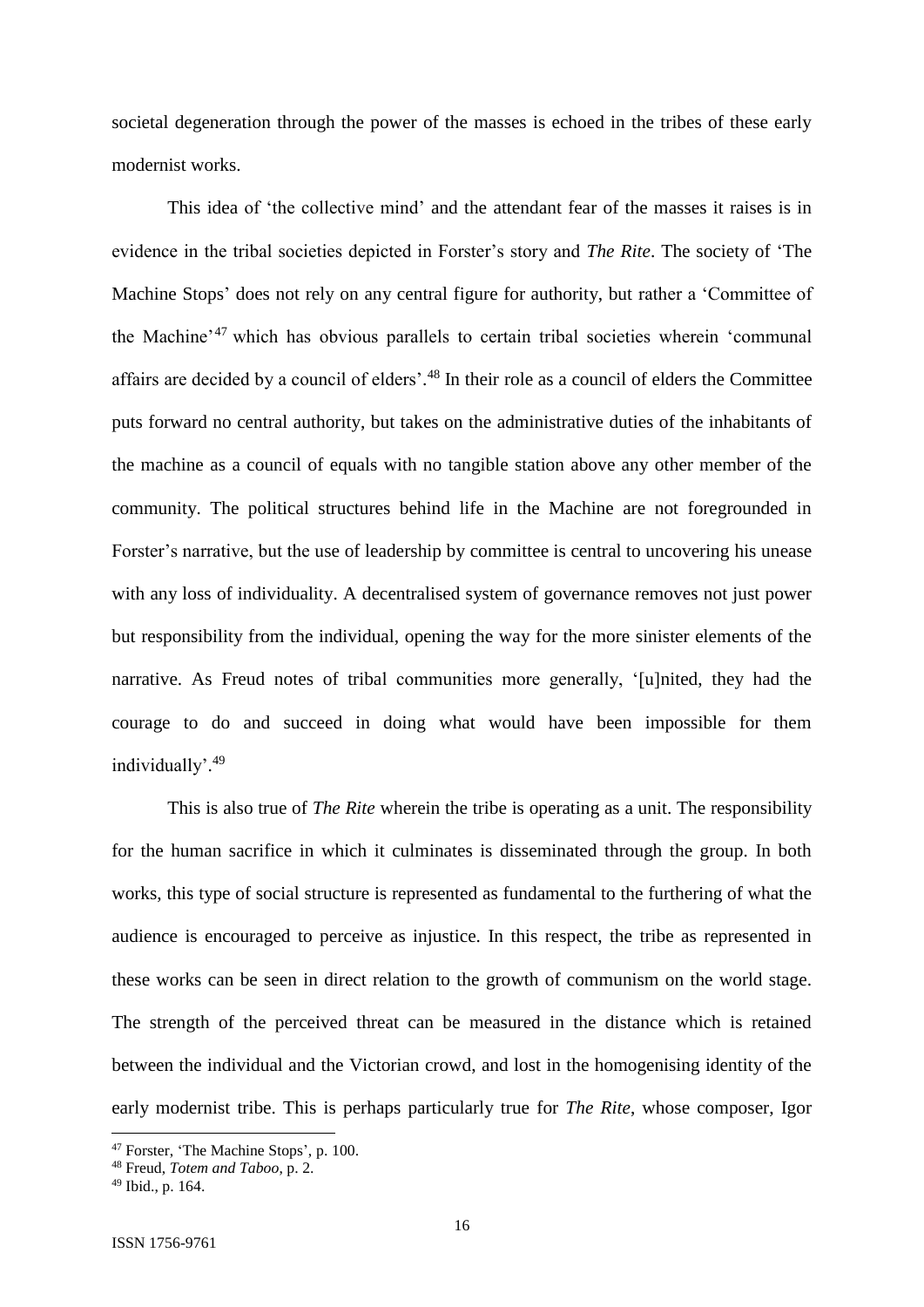Stravinsky, is known to have been an ardent monarchist, who 'hated and feared the Bolsheviks'.<sup>50</sup> Interestingly however, Stravinsky's ballet promotes democracy as much as it condemns communism. It has been widely noted that both choreographically and orchestrally, much of *The Rite* has no centre, and more accurately, that that centre is continually dissolving and reforming. In moments when all space is animated, such as during the 'Games of the Rival Tribes', important things are happening everywhere and can potentially happen anywhere. In this sense, there is room for an interpretation of a democratised space, in which previously overlooked areas of the stage or members of the orchestra can come to the fore.

Underlying their uses of the primitive, 'The Machine Stops' and *The Rite* carry strong associations with the modern in its industrial, mechanical aspect. Representations of the machine, the engine, and the experience of modernity often draw on the vocabulary and imagery of the natural and the animal for their expression in late nineteenth and early twentieth century works: 'the famished roar of automobiles' like 'three snorting beasts'.<sup>51</sup> This connection between the industrial and the natural informs and enables Forster's and *The Rite*'s critiques of modernity from within their different modes.

*The Rite* plays on the ambiguities of its musical whoops, shrieks, cries, and rhythms and the formations of the disparate group dances, which can be interpreted either as primitive, animal sounds and ritualistic movements or as mechanistic, industrial noises and representations. The ambiguities between the ancient and the modern are exploited to provide a framework for critique and reflection on the modern age; a critique which finds its locus in the fate of the individual. The relationship between the ancient and the modern in Forster's story is on the surface less ambiguous. Distinctions can be drawn between the over-civilised

<sup>50</sup> Robert Craft, 'My Life with Stravinsky'. *The New York Review of Books* (1982).

<sup>51</sup> Filippo Tommaso Marinetti, 'The Founding and Manifesto of Futurism'. *Modernism: An Anthology of Sources and Documents,* eds. Vassiliki Kolocotroni, Jane Goldman and Olga Taxidou, Edinburgh: Edinburgh University Press (2004): pp. 249-50.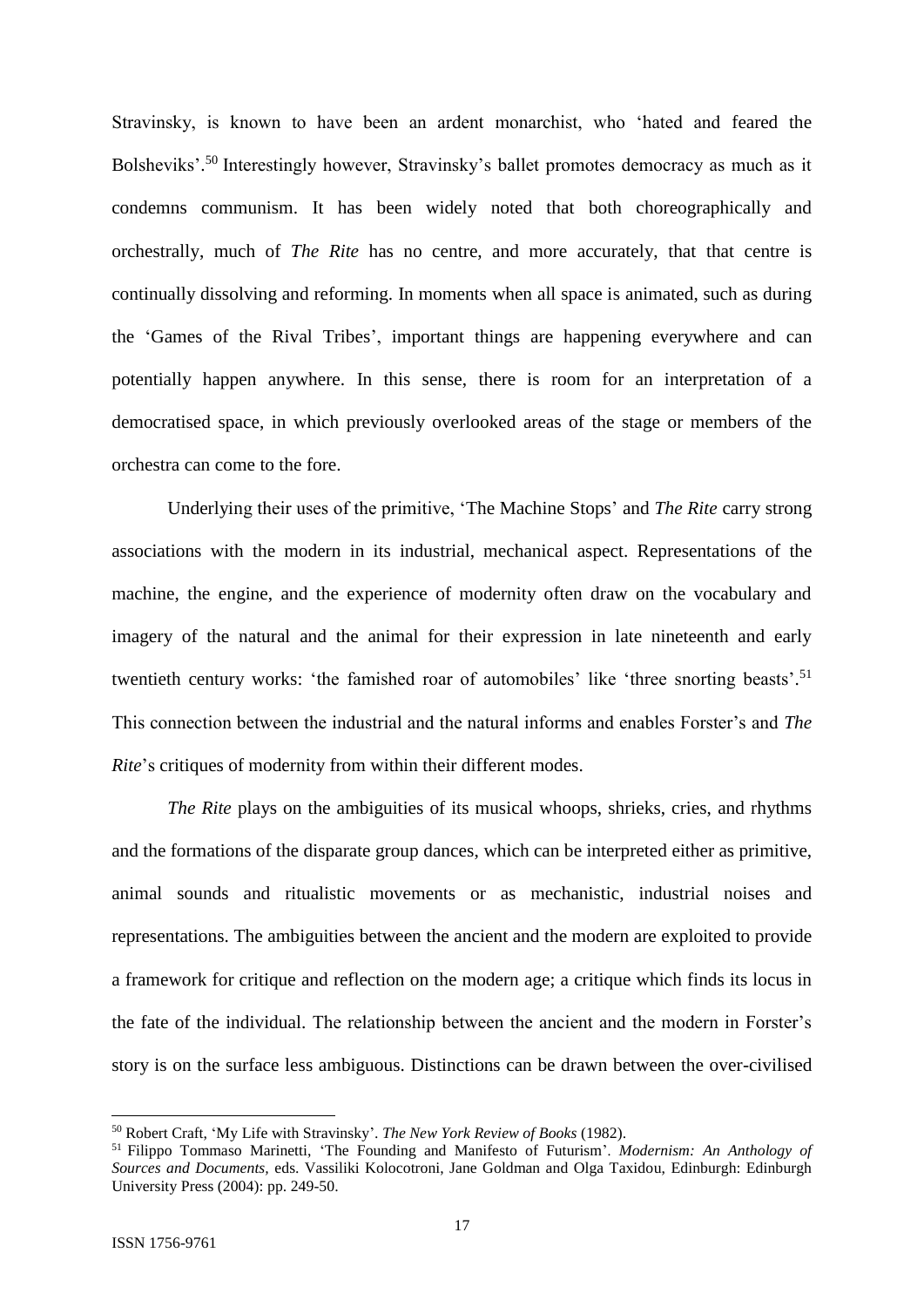tribe of the Machine and the naturalistic potential tribe of Kuno and the 'homeless'. Forster's Machine is emblematic of the industrial, mechanical aspect of modernity and the potential Forster sees within it for harm to the individual and to familial and social relationships. The 'modern' tribe that lives in the Machine is primitivised in the narrative, the 'great development[s]<sup>' 52</sup> of that society approximating a reversal of the stages of civilisation delineated by Freud as 'animistic (or mythological), religious and scientific.<sup>553</sup> This sense of societal degeneration operates alongside the awakening of Kuno's primal self, which takes the form of a sort of re-birth,<sup>54</sup> narrativised in evolutionary terms: 'It made me try frantically to breathe new air, and to advance as far as I dared out of my pond'. <sup>55</sup> These competing evolutionary timelines confuse the relationship between ancient and modern, the more 'natural' progression of Kuno's development underlining the evolutionary disturbance of the Machine. Yet there is more at play in Forster's representations than a simple opposition.

In terms of Forster's individualism, it is significant that in spite of the hope invested in Kuno's self-discovery, he never truly leaves the Machine or joins the 'homeless' who remain a narrative uncertainty. The formation of a secondary community based on the instinctual awakenings of Kuno and potentially others like him would necessarily carry tribal associations, associations which would remain unsuitable for Forster's individualist project. What Wilfred Stone views as a defeat, 'for nothing comes after. The hero leaves no heirs and no instructions', <sup>56</sup> I posit as a necessary end with a clear message. Forster's narrative carries hope in that it does not limit its scope to the story, but operates as a cautionary tale to an audience still able to effect meaningful change.

<sup>52</sup> Forster, 'The Machine Stops', p. 115.

<sup>53</sup> Freud, Totem and Taboo. p. 90.

<sup>54</sup> Wilfred Stone. *The Cave and the Mountain: A Study of E. M. Forster*. London: Oxford University Press, 1966. p. 153.

<sup>&</sup>lt;sup>55</sup> Forster, 'The Machine Stops', p. 109.

<sup>56</sup> Stone, *Cave and Mountain*, p. 155.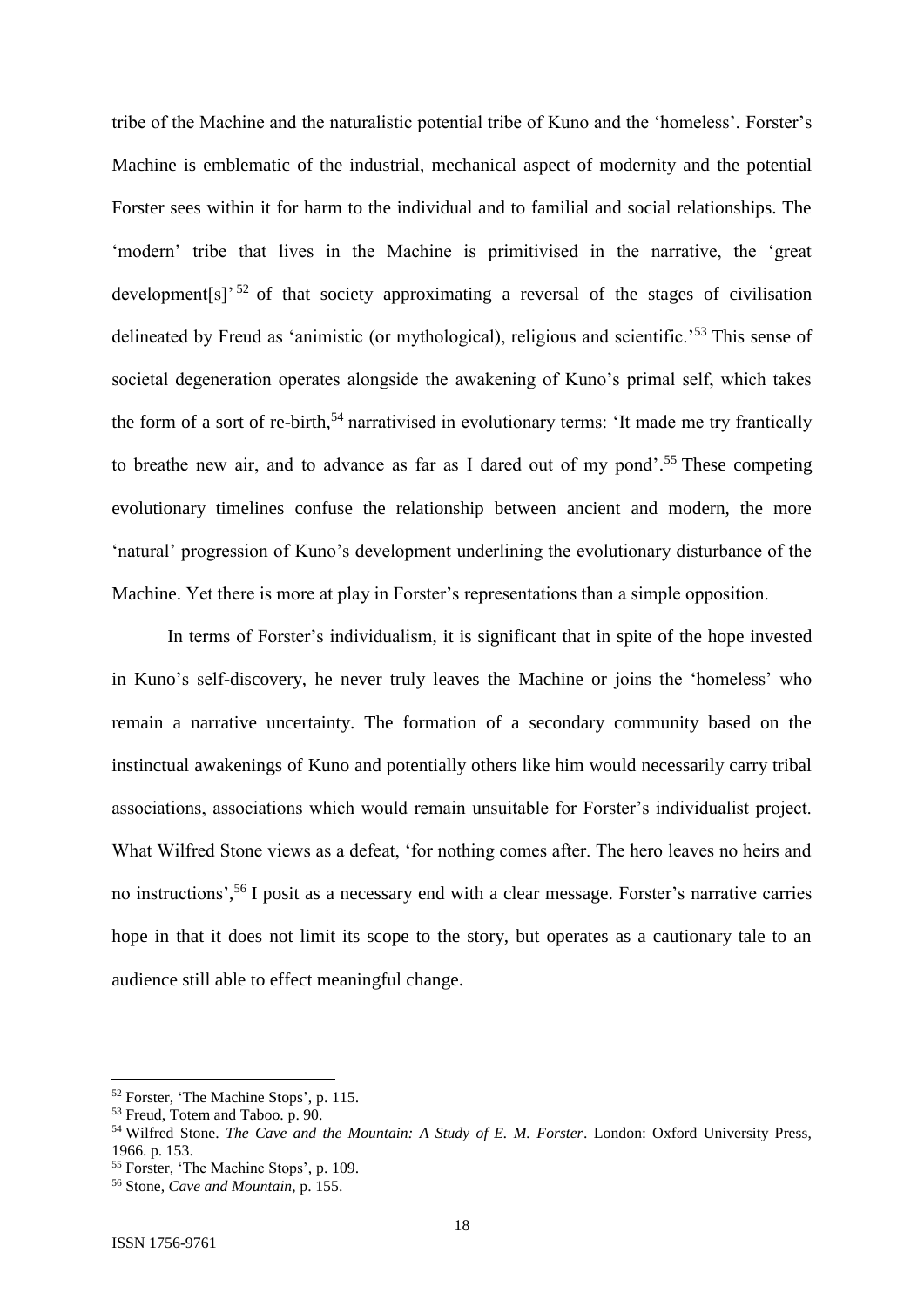The uses of the primitive in these early modernist works are multiform and sometimes contradictory. *The Rite* and 'The Machine Stops' both demonstrate the early modernist fascination with 'primitive' cultures, and are invested with all the ambiguities and complexities that surrounded their cultural reception in the West. The primitive in 'The Machine Stops' operates as a tool for Forster's own ideological ends, relying heavily on the position of tribal communities as the 'other' to Western societies. Yet his privileging of the 'natural' and the human in an over-civilised world demonstrates also a sense of social and creative renewal to be found in returning to an earlier existence. *The Rite* takes a similar approach. The ancient Russia at the heart of the production is in many ways that of a romanticised past, yet the sense of threat, danger, and violence that lurks within the score and the choreography rupture this idyll and bring its relevance into the present. As an extension of existing social and political concerns, the use of the tribe in these works functions on a vital and significant level that belies their classification as Primitivist in any romanticised or historicising sense.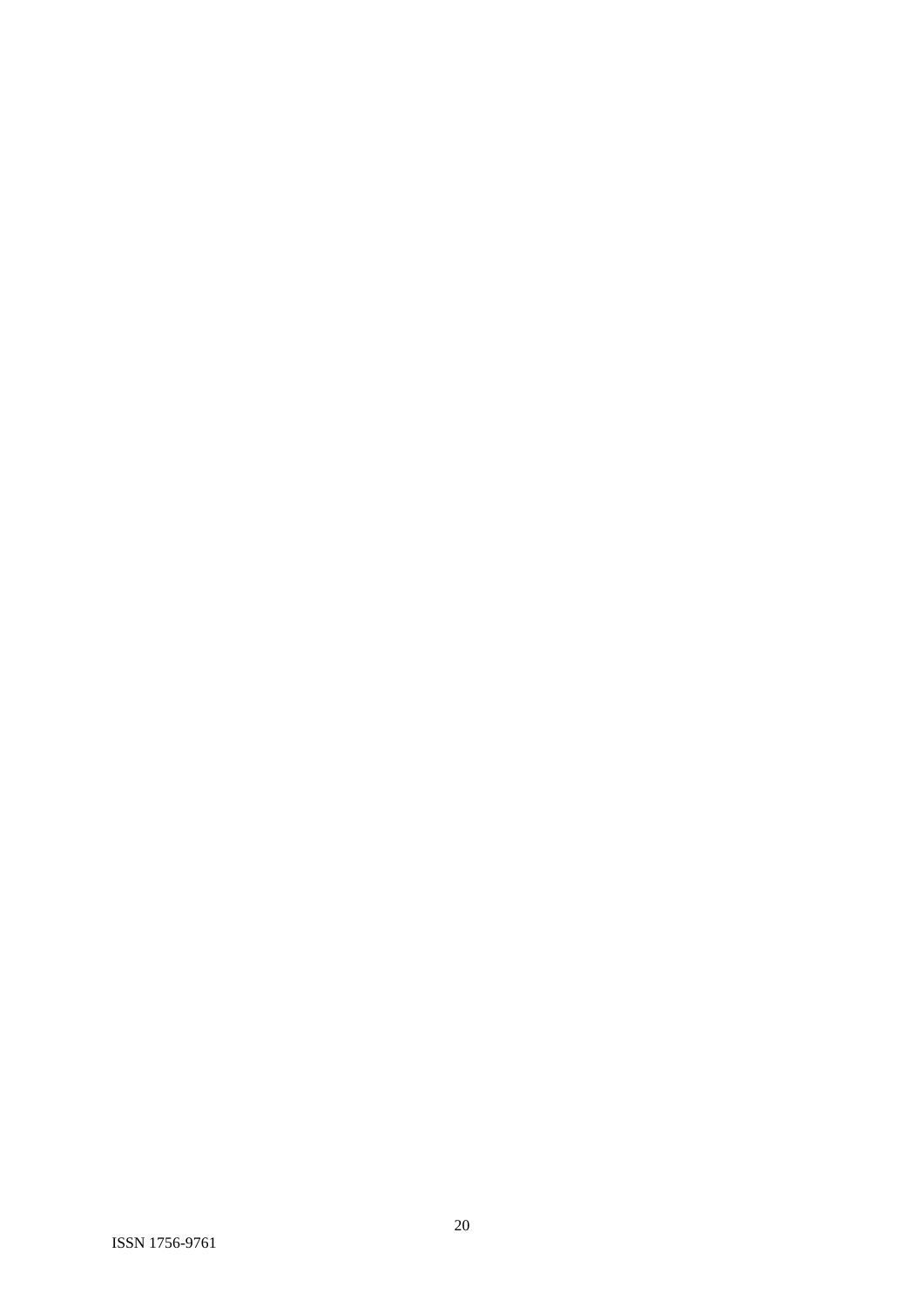#### **Works Cited**

- Adorno, Theodor. *Philosophy of New Music*, Minneapolis: University of Minnesota Press, 2006.
- Cox, C. B. *The Free Spirit*, London: Oxford University Press, 1963.
- Craft, Robert. 'My Life with Stravinsky'. *The New York Review of Books* (1982): n.p. http://www.nybooks.com/articles/archives/1982/jun/10/my-life-with-stravinsky/. Web.
- Del Gizzo, Suzanne 'Going Home: Hemingway, Primitivism, and Identity'. *Modern Fiction Studies* Vol. 43 No. 3 (2003): 496-523.
- Freud, Sigmund. *Totem and Taboo,* London: Taylor and Francis e-Library, 2004. http://s-fwalker.org.uk/pubsebooks/pdfs/Sigmund\_Freud\_Totem\_and\_Taboo.pdf. Web.
- Forster, E.M. 'The Machine Stops'. *E.M. Forster: Selected Stories*. New York: Penguin, 2001. 91-123.
- Garafola, Lynn. *Diaghilev's Ballet Russes,* New York: Da Capo Press, 1998.
- Gaskell, Elizabeth. *North and South*, London: Penguin, 1986.
- Heisler, Aaron Yale. 'Literary Memory and the Moment of Modern Music'. *Modernism/ Modernity*, Vol. 19 No. 4 (2013) 693-715.

Hill, Peter. *Stravinsky: The Rite of Spring*. Cambridge: Cambridge University Press, 2000.

Hodson, Millicent. 'Nijinsky's Choreographic Method: Visual Sources from Roerich for "Le Sacre du printemps"'. *Dance Research Journal* Vol. 18 No. 2 (1987): 7-15.

Kelley, Thomas Forrest. *First Nights: Five Musical Premieres*. US: Sheridan Books, 2000.

- Knapp, James, F. 'Primitivism and the Modern. *boundary 2* Vol.15 No. 1 (1987): 365-379.
- Le Bon, Gustave. 'The Crowd: A Study of the popular Mind'. Vassiliki Kolocotroni, Jane Goldman and Olga Taxidou (eds.) *Modernism: An Anthology of Sources and Documents* Edinburgh: Edinburgh University Press, 2004. 36-38.